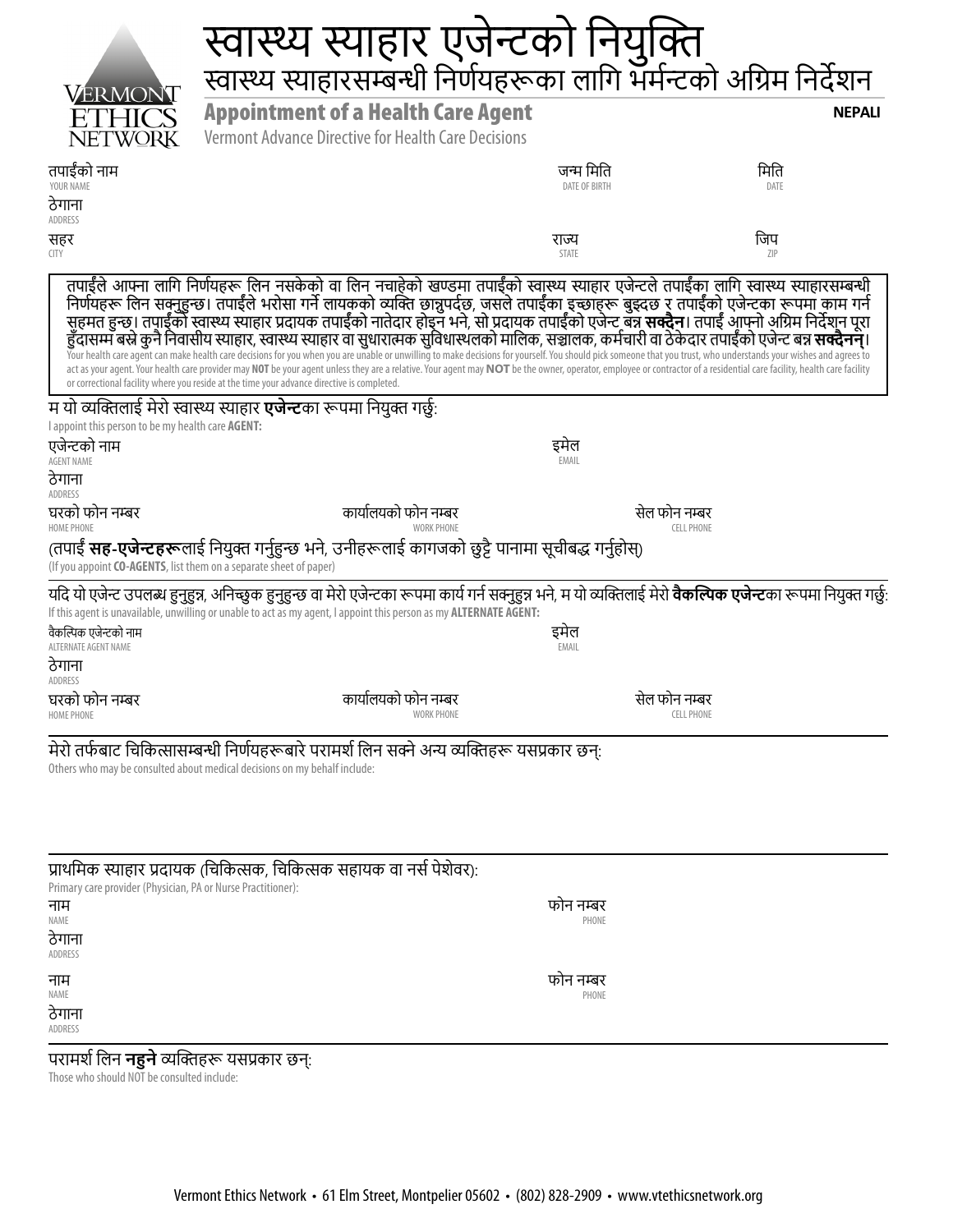| मेरा स्वास्थ्य स्याहार लक्ष्यहरूबारे सामान्य टिप्पणीहरू:<br>General Comments About My Health Care Goals:                                                                                                                                                                                                                                                                                                                                                                                                                                                                                                                                                                                                                                                                                                                                                                                                                                                                                                                                                                                                                                                                                                                                                                                                                                                                                                                                                                                                                                                                                                                                                                                                                                                                                                                                                                                                                                                                                                                                                                                                                                                                             |              |
|--------------------------------------------------------------------------------------------------------------------------------------------------------------------------------------------------------------------------------------------------------------------------------------------------------------------------------------------------------------------------------------------------------------------------------------------------------------------------------------------------------------------------------------------------------------------------------------------------------------------------------------------------------------------------------------------------------------------------------------------------------------------------------------------------------------------------------------------------------------------------------------------------------------------------------------------------------------------------------------------------------------------------------------------------------------------------------------------------------------------------------------------------------------------------------------------------------------------------------------------------------------------------------------------------------------------------------------------------------------------------------------------------------------------------------------------------------------------------------------------------------------------------------------------------------------------------------------------------------------------------------------------------------------------------------------------------------------------------------------------------------------------------------------------------------------------------------------------------------------------------------------------------------------------------------------------------------------------------------------------------------------------------------------------------------------------------------------------------------------------------------------------------------------------------------------|--------------|
|                                                                                                                                                                                                                                                                                                                                                                                                                                                                                                                                                                                                                                                                                                                                                                                                                                                                                                                                                                                                                                                                                                                                                                                                                                                                                                                                                                                                                                                                                                                                                                                                                                                                                                                                                                                                                                                                                                                                                                                                                                                                                                                                                                                      |              |
|                                                                                                                                                                                                                                                                                                                                                                                                                                                                                                                                                                                                                                                                                                                                                                                                                                                                                                                                                                                                                                                                                                                                                                                                                                                                                                                                                                                                                                                                                                                                                                                                                                                                                                                                                                                                                                                                                                                                                                                                                                                                                                                                                                                      |              |
| हस्ताक्षरित इच्छापत्र / SIGNED DECLARATION OF WISHES<br>तपाईंले दुई जना युवा साक्षी राखेर यसमा हस्ताक्षर गर्नुपर्दछ। यी मानिसहरूले साक्षीका रूपमा हस्ताक्षर गर्न <b>सक्दैनन्</b><br>तपाईंको एजेन्ट(हरू), जीवनसाथी, आमाबुवा, सहोदर, बालबच्चा वा नातिनातिना।<br>You must sign this in the presence of TWO adult witnesses. The following people may not sign as witnesses:<br>your agent(s), spouse, parents, siblings, children or grandchildren.                                                                                                                                                                                                                                                                                                                                                                                                                                                                                                                                                                                                                                                                                                                                                                                                                                                                                                                                                                                                                                                                                                                                                                                                                                                                                                                                                                                                                                                                                                                                                                                                                                                                                                                                     |              |
| यो कागजातले मेरा स्वास्थ्य स्याहार इच्छाहरूलाई दर्शाउँछ र म स्वेच्छाले यो अग्रिम निर्देशनमा हस्ताक्षर गर्दै छु भनी घोषणा गर्छु।<br>I declare that this document reflects my health care wishes and that I am signing this Advance Directive of my own free will.                                                                                                                                                                                                                                                                                                                                                                                                                                                                                                                                                                                                                                                                                                                                                                                                                                                                                                                                                                                                                                                                                                                                                                                                                                                                                                                                                                                                                                                                                                                                                                                                                                                                                                                                                                                                                                                                                                                     |              |
| हस्ताक्षर गरिएको<br>SIGNED                                                                                                                                                                                                                                                                                                                                                                                                                                                                                                                                                                                                                                                                                                                                                                                                                                                                                                                                                                                                                                                                                                                                                                                                                                                                                                                                                                                                                                                                                                                                                                                                                                                                                                                                                                                                                                                                                                                                                                                                                                                                                                                                                           | मिति<br>DATE |
| हस्ताक्षरकर्ताले यस अग्रिमू निर्देशनुको प्रकृति बुझेको र यसमा हस्ताक्षर गर्दा निजलाई कुनै दबाव वा अनावश्यक प्रभाव नगरिएको कुरा म पुष्टि<br>गर्छ। (कृपया हस्ताक्षर गर्नुहोस् र लेख्नुहोस्)<br>I affirm that the signer appeared to understand the nature of this advance directive and to be free from duress or undue influence at the time this was signed. (Please sign and print)                                                                                                                                                                                                                                                                                                                                                                                                                                                                                                                                                                                                                                                                                                                                                                                                                                                                                                                                                                                                                                                                                                                                                                                                                                                                                                                                                                                                                                                                                                                                                                                                                                                                                                                                                                                                 |              |
| साक्षी 1 (नाम लेख्नुहोस्)<br>WITNESS 1 (PRINT NAME)                                                                                                                                                                                                                                                                                                                                                                                                                                                                                                                                                                                                                                                                                                                                                                                                                                                                                                                                                                                                                                                                                                                                                                                                                                                                                                                                                                                                                                                                                                                                                                                                                                                                                                                                                                                                                                                                                                                                                                                                                                                                                                                                  |              |
| हस्ताक्षर<br>SIGNATURE                                                                                                                                                                                                                                                                                                                                                                                                                                                                                                                                                                                                                                                                                                                                                                                                                                                                                                                                                                                                                                                                                                                                                                                                                                                                                                                                                                                                                                                                                                                                                                                                                                                                                                                                                                                                                                                                                                                                                                                                                                                                                                                                                               | मिति<br>DATE |
| साक्षी २ (नाम लेख्नुहोस्)<br>WITNESS 1 (PRINT NAME)                                                                                                                                                                                                                                                                                                                                                                                                                                                                                                                                                                                                                                                                                                                                                                                                                                                                                                                                                                                                                                                                                                                                                                                                                                                                                                                                                                                                                                                                                                                                                                                                                                                                                                                                                                                                                                                                                                                                                                                                                                                                                                                                  |              |
| हस्ताक्षर<br>SIGNATURE                                                                                                                                                                                                                                                                                                                                                                                                                                                                                                                                                                                                                                                                                                                                                                                                                                                                                                                                                                                                                                                                                                                                                                                                                                                                                                                                                                                                                                                                                                                                                                                                                                                                                                                                                                                                                                                                                                                                                                                                                                                                                                                                                               | मिति<br>DATE |
| र प्रभावबारे बुझाएको र बिरामीले सो कुरा बुझेको र हस्ताक्षर गर्दा बिरामीलाई कुनै दबाव वा अनावश्यक प्रभाव नगरिएको कुरा पुष्टि गरेर हस्ताक्षर गर्नुपर्दछ:<br>अस्पतालको निर्दिष्ट व्याख्याकर्ता, लोकपाल, मानसिक स्वास्थ्य बिरामी प्र<br>If the person signing this document is being admitted to or is a current patient in a hospital, one of the following must sign and affirm that they have explained the nature and effect of the advance directive and the<br>patient appeared to understand and be free from duress or undue influence at the time of signing: designated hospital explainer, ombudsman, mental health patient representative, recognized member of the clergy,<br>Vermont attorney, or Probate Court designee.<br>यदि यो कागजातमा हस्ताक्षर गर्ने व्यक्तिलाई <b>नर्सिङ होम वा निवासीय स्याहार सुविधास्थल</b> मा भर्ना गरिएको छ वा निज व्यक्ति निवासको रूपमा छ भने,<br>निम्नमध्ये एक जनाले निजलाई अग्रिम निर्देशनको प्रकृति र प्रभावबारे बुझाएको र निजले सो कुरा बुझेको र हस्ताकर गर्दा निजलाई कुनै दबाव वा अनावश्यक प्रभाव<br>नगरिएको कुरा पुष्टि गरेर हस्ताक्षर गर्नुपर्दछ: <i>लोकपाल, क्लर्जीको मान्यत</i><br>मानसिक स्वास्थ्य बिरामी प्रतिनिधि, सुविधास्थलमा काम नगर्ने चिकित्सक वा उपयुक्त रूपमा प्रशिक्षित नर्सिङ होम/निवासीय स्याहार सुविधास्थलको स्वयंसेवक।<br>If the person signing this document is being admitted to or is a resident in a nursing home or residential care facility, one of the following must sign and affirm that they have explained the nature and effect of the<br>advance directive and the resident appeared to understand and be free from duress or undue influence at the time of signing: an ombudsman, recognized member of the clergy, Vermont attorney, Probate Court designee,<br>designated hospital explainer, mental health patient representative, clinician not employed by the facility, or appropriately trained nursing home/residential care facility volunteer.<br>माथि उल्लिखित व्याख्याकर्ताले एक साक्षीको रूपमा पनि काम गर्न सक्छ।<br>The explainer as outlined above may also serve as one of the two required witnesses.<br>नाम<br>NAME<br>शीर्षक/पद<br>फोन नम्बर<br>TITLE/POSITION<br>PHONE<br>ठेगाना |              |
| ADDRESS<br>हस्ताक्षर                                                                                                                                                                                                                                                                                                                                                                                                                                                                                                                                                                                                                                                                                                                                                                                                                                                                                                                                                                                                                                                                                                                                                                                                                                                                                                                                                                                                                                                                                                                                                                                                                                                                                                                                                                                                                                                                                                                                                                                                                                                                                                                                                                 | मिति         |
| SIGNATURE<br>निम्न व्यक्तिहरूसँग मेरो अग्रिम निर्देशनको एक प्रतिलिपि छ (कृपया चिन्ह लगाउनुहोस्):                                                                                                                                                                                                                                                                                                                                                                                                                                                                                                                                                                                                                                                                                                                                                                                                                                                                                                                                                                                                                                                                                                                                                                                                                                                                                                                                                                                                                                                                                                                                                                                                                                                                                                                                                                                                                                                                                                                                                                                                                                                                                     | DATE         |
| The following have a copy of my Advance Directive (please check):<br>दर्ता मिति:<br>भर्मन्ट अग्रिम निर्देशन रजिस्टी<br>DATE REGISTERED:<br>Vermont Advance Directive Registry<br>स्वास्थ्य स्याहार एजेन्ट<br>वैकल्पिक स्वास्थ्य स्याहार एजेन्ट<br>Alternate health care agent<br>Health care agent<br>चिकित्सकॅ/प्रदायक(हरू):<br>Doctor/Provider(s):<br>अस्पताल(हरू):<br>Hospital(s):<br>परिवार सदस्य(हरू):<br>Family Member(s):<br>र्काराम खाला गनुहास्<br><b>CLEAR FORM</b>                                                                                                                                                                                                                                                                                                                                                                                                                                                                                                                                                                                                                                                                                                                                                                                                                                                                                                                                                                                                                                                                                                                                                                                                                                                                                                                                                                                                                                                                                                                                                                                                                                                                                                        |              |

जन्म मिति DOB

मिति DATE

**नाम**<br><sub>NAME</sub>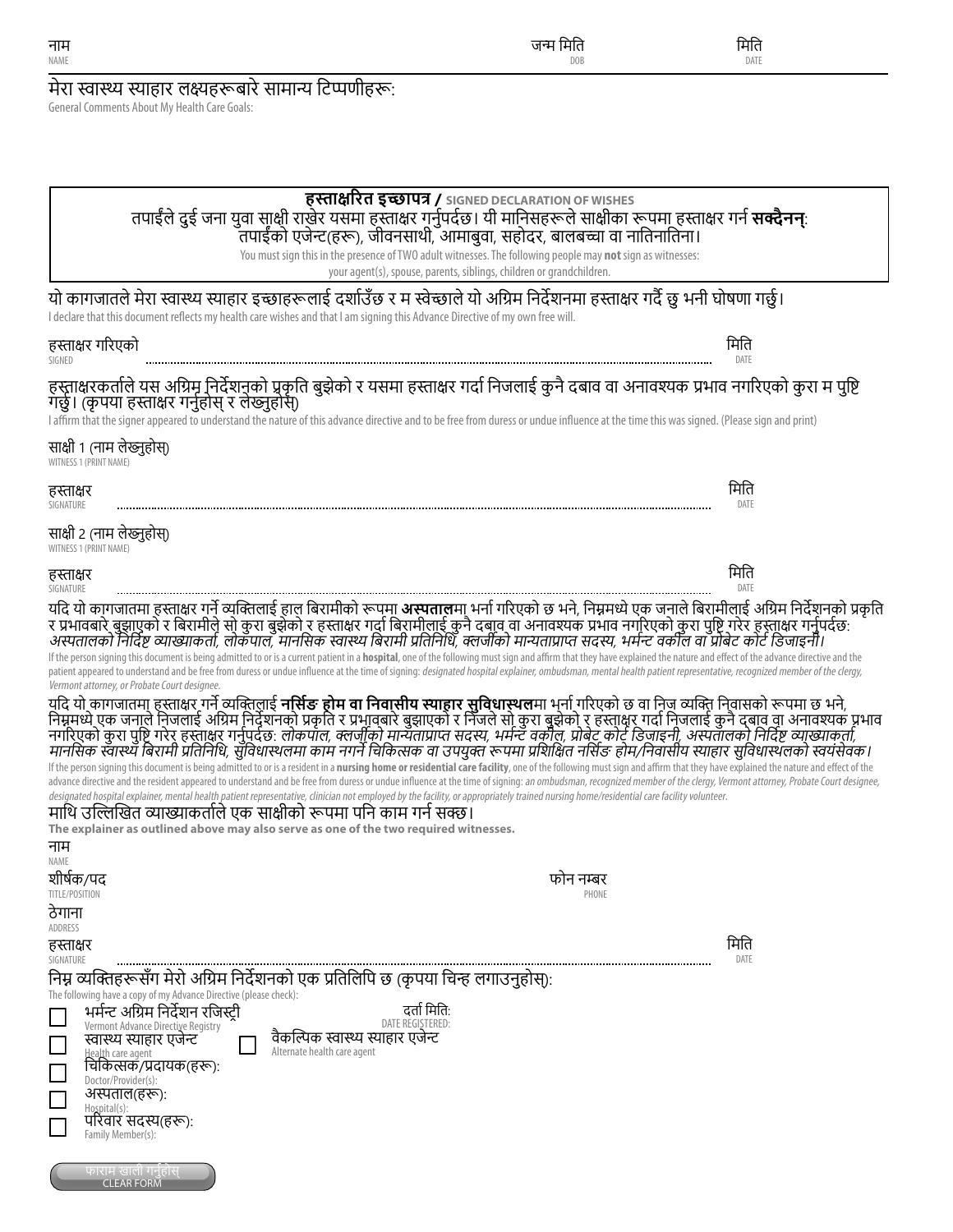

## **भर्मन्ट अग्रिम निर्देशन रजिस्ट्री दर्ता सम्झौता र परिवर्तन गर्ने अधिकार फाराम** (भर्मन्ट अग्रिम निर्देशनको नियमअनुसार कागजात A र B)

| Registry Use Only |
|-------------------|
| Received:         |
| Confirmed:        |
|                   |

**Vermont Advance Directive Registry Registration Agreement & Authorization to Change Form (Documents A & B per the Vermont Advance Directive Rule)**

|        |                                                                                                                                                                                                                                                                                                                                                 |                                                                                                                                                                                                     | निर्देशनहरू / Directions                 |                               |          |                                    |
|--------|-------------------------------------------------------------------------------------------------------------------------------------------------------------------------------------------------------------------------------------------------------------------------------------------------------------------------------------------------|-----------------------------------------------------------------------------------------------------------------------------------------------------------------------------------------------------|------------------------------------------|-------------------------------|----------|------------------------------------|
| 1.     | . पृष्ठ ३ को दर्तासम्बन्धी नीति पढ्नुहोस् र तलका सम्बन्धित खण्डहरू पूरा गर्नुहोस्। कृपया स्पष्ट रूपमा लेख्नुहोस् वा प्रिन्ट गर्नुहोस्।                                                                                                                                                                                                          |                                                                                                                                                                                                     |                                          |                               |          |                                    |
|        | Read the Registration Policy on page 3 and complete the relevant sections below. Please type or print clearly.                                                                                                                                                                                                                                  |                                                                                                                                                                                                     |                                          |                               |          |                                    |
|        | पहिलो पटक दर्ता गर्नेहरूका लागि: दर्ताकर्ताले भर्नु पर्ने आवश्यक जानकारी र कागजात A पूरा गर्नुहोस्।<br>a.                                                                                                                                                                                                                                       |                                                                                                                                                                                                     |                                          |                               |          |                                    |
|        | First-time Registrants: Complete the Required Registrant Information & Document A.<br>पहिले नै दायर गरिएको अग्रिम निर्देशन अपडेट गर्नका लागि: दर्ताकर्ताले भर्नु पर्ने आवश्यक जानकारी र कागजात B पूरा गर्नुहोस्।<br>b <sub>1</sub><br>Updating an Advance Directive already on file: Complete the Required Registrant Information & Document B. |                                                                                                                                                                                                     |                                          |                               |          |                                    |
| 2.     |                                                                                                                                                                                                                                                                                                                                                 | तपाईंले हस्ताक्षर गर्नुभएको र साक्षी राख्नभएको अग्रिम निर्देशनको एक प्रतिलिपि संलग्न गर्नुहोस्।<br>Attach a signed and witnessed copy of your advance directive.                                    |                                          |                               |          |                                    |
| 3.     | कागजातकों एक प्रतिलिपि समावेश <b>गर्नुपर्छ</b> ।                                                                                                                                                                                                                                                                                                | दर्ता गर्दा पूरा गरेर हुस्ताक्षर गरिएको दूर्ता सम्झौता वा परिवर्तन गर्ने अधिकार फाराम र हस्ताक्षर गरिएको र साक्षी राखिएको अग्रिम निर्देशन                                                           |                                          |                               |          |                                    |
|        | advance directive document.                                                                                                                                                                                                                                                                                                                     | Registrations must include a completed and signed Registration Agreement or Authorization to Change form and a copy of the signed and witnessed                                                     |                                          |                               |          |                                    |
|        |                                                                                                                                                                                                                                                                                                                                                 | 4.    फारामहरू पूरा गरेर हस्ताक्षर गरिसकेपछि, ती फारामहरू इमेल, मेल <b>वा</b> फ्याक्स गरेर पठाउनुहोस्:                                                                                              |                                          |                               |          |                                    |
|        |                                                                                                                                                                                                                                                                                                                                                 | Once forms are completed and signed, send forms by email, mail or fax:                                                                                                                              |                                          |                               |          |                                    |
|        | यसमा इमेल गर्नुहोस्:<br>E-mail to:                                                                                                                                                                                                                                                                                                              | VADRSubmissions@uslwr.com                                                                                                                                                                           |                                          |                               |          |                                    |
|        | वा यसमा मेल गर्नुहोस्:                                                                                                                                                                                                                                                                                                                          | Vermont Advance Directive Registry (VADR)                                                                                                                                                           |                                          |                               |          |                                    |
|        | Or Mail to:                                                                                                                                                                                                                                                                                                                                     | PO Box 2789                                                                                                                                                                                         |                                          |                               |          |                                    |
|        | वा यसमा फ्याक्स गर्नुहोस्:<br>Or Fax to:                                                                                                                                                                                                                                                                                                        | Westfield, NJ 07091-2789<br>908-654-1919                                                                                                                                                            |                                          |                               |          |                                    |
|        |                                                                                                                                                                                                                                                                                                                                                 | थप जानकारीका लागि <u>http://healthvermont.gov/vadr/</u> मा हेर्नुहोस् वा 1-888-548-9455 मा कल गर्नुहोस्।<br>For additional information visit: http://healthvermont.gov/vadr/ or call 1-888-548-9455 |                                          |                               |          |                                    |
|        |                                                                                                                                                                                                                                                                                                                                                 |                                                                                                                                                                                                     |                                          |                               |          |                                    |
|        |                                                                                                                                                                                                                                                                                                                                                 |                                                                                                                                                                                                     |                                          |                               |          |                                    |
|        |                                                                                                                                                                                                                                                                                                                                                 | दर्ता गर्ने व्यक्तिले भर्नु पर्ने आवश्यक जानाकरी / Required Registrant Information                                                                                                                  |                                          |                               |          |                                    |
| नाम:   | पहिलो                                                                                                                                                                                                                                                                                                                                           | बीचको                                                                                                                                                                                               |                                          | थर                            |          | प्रत्यय                            |
| Name:  | First<br>जन्म मिति:                                                                                                                                                                                                                                                                                                                             | Middle                                                                                                                                                                                              |                                          | Last                          |          | Suffix                             |
|        | Date of Birth:                                                                                                                                                                                                                                                                                                                                  |                                                                                                                                                                                                     |                                          |                               |          |                                    |
|        | प्राथमिक पत्राचार ठेगाना:<br><b>Primary Mailing Address:</b>                                                                                                                                                                                                                                                                                    |                                                                                                                                                                                                     |                                          |                               |          |                                    |
| सहर:   |                                                                                                                                                                                                                                                                                                                                                 |                                                                                                                                                                                                     |                                          | राज्य:<br>State:              | जिप कोड: | Zip code: ___                      |
|        | Town/City:<br>प्राथमिक<br>फोन नम्बर:                                                                                                                                                                                                                                                                                                            |                                                                                                                                                                                                     |                                          | अन्य∶                         |          |                                    |
|        | Phone Number:<br>Primary<br>के तपाईं इमेलबाट जानकारी प्राप्त गर्न चाहनुहुन्छ?                                                                                                                                                                                                                                                                   |                                                                                                                                                                                                     | चाहन्न<br>चाहन्छु                        | Other:                        |          |                                    |
|        | Would you like to be contacted by e-mail?                                                                                                                                                                                                                                                                                                       |                                                                                                                                                                                                     | No<br>Yes                                |                               |          |                                    |
|        | इमेल ठेगाना:<br><b>Email Address:</b>                                                                                                                                                                                                                                                                                                           |                                                                                                                                                                                                     |                                          |                               |          |                                    |
|        | अर्को पत्राचार ठेगाना (यदि छ भने):<br>Secondary Mailing Address (if applicable):                                                                                                                                                                                                                                                                |                                                                                                                                                                                                     |                                          |                               |          |                                    |
| सहर:   |                                                                                                                                                                                                                                                                                                                                                 |                                                                                                                                                                                                     |                                          | राज्य:<br>State:              | जिप कोड: |                                    |
|        | Town/City:                                                                                                                                                                                                                                                                                                                                      |                                                                                                                                                                                                     |                                          |                               |          |                                    |
|        | प्राथमिक:                                                                                                                                                                                                                                                                                                                                       |                                                                                                                                                                                                     | आपतकालीन सम्पर्कहरू / Emergency Contacts |                               |          |                                    |
|        | नाम:<br>Primary:<br>Name:                                                                                                                                                                                                                                                                                                                       |                                                                                                                                                                                                     |                                          |                               |          |                                    |
|        | दर्ताकर्तासँगको नाता:                                                                                                                                                                                                                                                                                                                           |                                                                                                                                                                                                     |                                          | फोन नम्बर:<br>Phone Number:   |          |                                    |
|        |                                                                                                                                                                                                                                                                                                                                                 |                                                                                                                                                                                                     |                                          |                               |          |                                    |
| अर्को: | नामः<br>Secondary:<br>Name:                                                                                                                                                                                                                                                                                                                     |                                                                                                                                                                                                     |                                          |                               |          |                                    |
|        | दर्ताकर्तासँगको नाता:                                                                                                                                                                                                                                                                                                                           |                                                                                                                                                                                                     |                                          | फोन नम्बर:<br>Phone Number: \ |          | $\begin{array}{ccc} \n\end{array}$ |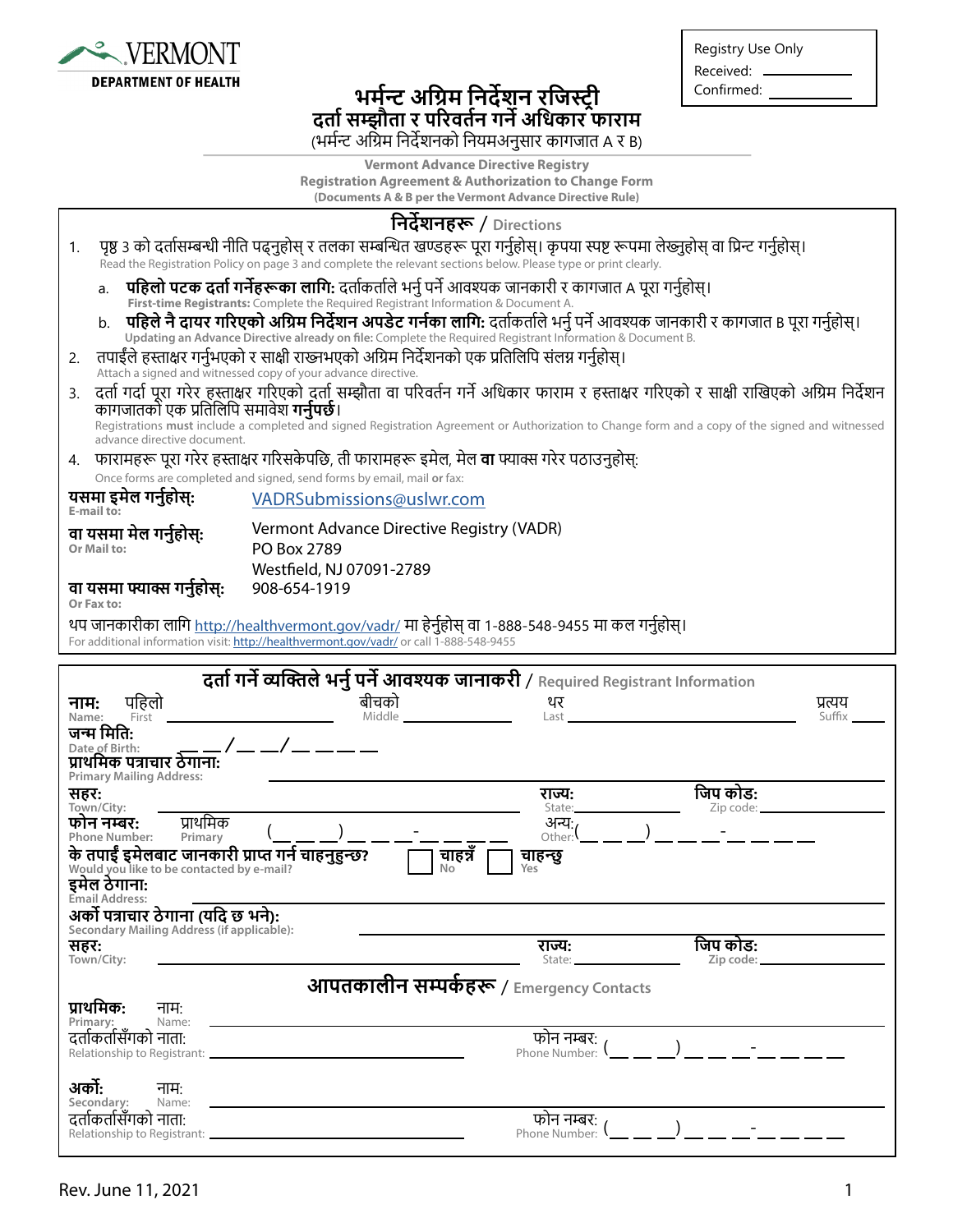

Registry Use Only

Received: \_ Confirmed:

**मिति: Date:**

#### **सूचना: रजिस्ट्रीमा पेश गरिएका सबै कागजातमा दर्ताकर्ताको हस्ताक्षर गरिएको र साक्षी राखिएको अग्रिम निर्देशनको एक प्रतिलिपि समावेश हुनुपर्छ। यो नियम पहिलो पटक पेश गर्दार विद्यमान कागजातहरू अद्यावधिक गर्दा लागू हुन्छ।**

**NOTICE: All submissions to the Registry must include a signed and witnessed copy of the registrant's**

**Advance Directive. This applies to both first-time submissions and updates to existing documents.**

### **कागजात A: दर्तासम्बन्धी सम्झौता**

**Document A: Registration Agreement**

#### तपाईं पहिलो पटक आफ्नो अग्रिम निर्देशन दर्तागर्दै हुनुहुन्छ भने **मात्र** यो खण्ड पूरा गर्नुहोस्।

Complete this section **only** if this is your first time registering your advance directive.

म, \_\_\_\_\_\_\_\_\_\_\_\_\_\_\_\_\_\_\_\_\_\_\_\_\_\_\_\_\_\_\_\_\_\_\_\_\_\_\_\_\_\_\_\_\_\_\_\_\_\_\_\_\_\_\_\_\_ **(नाम लेख्नुुहोस्)** मेरो अग्रिम निर्देशन Vermont Advance Directive Registry (भर्मन्ट अग्रिम निर्देशन रजिस्ट्री) मा दर्तागर्न अनुरोध गर्छु र भर्मन्ट कानुनअनुसार यसमा पहुँच गर्न अनुमति दिन्छु। तल हस्ताक्षर गरेर, म निम्न कुराहरू स्वीकार गरी पुष्टि गर्छु: मैले उपलब्ध गराएको जानकारी सही छ; मैले रजिस्ट्री दर्तासम्बन्धी नीतिका सर्तहरू पढेको, बुझेको र सहमति जनाएको छु; म मेरो दर्ताकर्ता पहिचान नम्बर र वालेट कार्डलाई अनाधिकृत पहुंचबाट सुरक्षित गर्ने छु; र मेरो दर्तासम्बन्धी जानकारी वा अग्रिम निर्देशनमा कुनै परिवर्तन भएको खण्डमा तुरुन्तै रजिस्ट्रीलाई लिखितमा सूचित गर्ने छु। म यो सम्झौता स्वेच्छाले र कुनै पनि पक्षबाट जबरजस्ती, दबाव वा अनुचित प्रभाव नभइकन कार्यान्वयन गर्दछु । मेरो वालेट कार्डमा पहुँच भएका जो कोहीले मेरा कागजातहरू र व्यक्तिगत जानकारीमा पहुँच प्राप्त गर्न यसको प्रयोग गर्न सक्छन् भन्नेम बुझ्दछु । यो अनुमति मैले रद्द नगर्दासम्म प्रभावकारी रहन्छ।

(print name) request that my advance directive be registered in the Vermont Advance Directive Registry, and authorize its access as allowed by Vermont law. By signing below, I acknowledge and affirm that: the information provided is accurate; I have read, understand, and agree to the terms of the Registry Registration Policy; I will safeguard my registrant identification number and wallet card from unauthorized access; and I will immediately notify the Registry in writing of changes to my registration information or advance directive. I execute this agreement voluntarily and without coercion, duress, or undue influence by any party. I understand that anyone who has access to my wallet card can use it to gain access to my documents and personal information. This authorization remains in effect until I revoke it.

## **दर्ताकर्ताको हस्ताक्षर:**

**Signature of Registrant:**

| कागजात B: परिवर्तन गर्ने अधिकार                                                                                                                                                                                                                                                    |
|------------------------------------------------------------------------------------------------------------------------------------------------------------------------------------------------------------------------------------------------------------------------------------|
| <b>Document B: Authorization to Change</b>                                                                                                                                                                                                                                         |
| तपाईंले हाल दर्ता गरिसक्नुभएको छ र रजिस्ट्रीमा पहिले नै दर्ता भएको अग्रिम निर्देशनमा अद्यावधिकहरू गर्दै हुनुहुन्छ भने <b>मात्र</b> पूरा गर्नुहोस्।<br>Complete only if you are currently registered and making updates to an advance directive already on file with the registry.  |
| तल तपाईँले पेश गर्नुभएको कागजातमा लागू हुने बाकसमा ठीक चिन्ह लगाउनुहोस्।<br>Check the box below that applies to your submission.                                                                                                                                                   |
| <b>सच्याउनुहोस्:</b> तपाईंको विद्यमान अग्रिम निर्देशनमा सच्याउन यो बाकसमा ठीक चिन्ह लगाउनुहोस्। अधिल्लो कागजात इतिहास तपाईंको फाइलमा राखिने छ।<br>Amend: Check this box to amend your existing advance directive. Prior document history will be retained in your file.            |
| <b>प्रतिस्थापन गर्नुहोस्:</b> तपाईंको विद्यमान अग्रिम निर्देशनमा प्रतिस्थापन गर्न यो बाकसमा ठीक चिन्ह लगाउनुहोस्। अघिल्लो कागजात इतिहास तपाईंको<br>फाइलमा राखिने छैन।                                                                                                              |
| Replace: Check this box to replace your existing advance directive. Prior document history will not be retained in your file.                                                                                                                                                      |
| <b>हटाउनुहोस्:</b> निश्चित अवधिसम्म तपाईँको अग्रिम निर्देशनको सबै वा केही भाग अस्थायी रूपमा निष्क्रिय गर्नका लागि यो बाकसमा सही चिन्ह लगाउनुहोस्।<br>Suspend: Check this box to temporarily inactivate all or part of your advance directive for a defined period of time.         |
| सुरु हुने मिति:<br>अन्त्य हुने मिति:<br><b>Begin Date:</b>                                                                                                                                                                                                                         |
| <b>रद्द गर्नुहोस्:</b> तपाईंको विद्यमान अग्रिम निर्देशन मेटाउन यो बाकसमा ठीक चिन्ह लगाउनुहोस्। (यसो गर्नुभयो भने रजिस्ट्रीबाट स्थायी रूपमा मेटाइन्छ)<br>Revoke: Check this box to delete your advance directive from the registry. (This is a permanent removal from the Registry) |
|                                                                                                                                                                                                                                                                                    |
| रजिस्ट्रीमा दर्शाउन अधिकार दिन्छ।                                                                                                                                                                                                                                                  |
| (print name) certify that this form accurately represents the changes I have made, and<br>these changes are accurate. Additionally, I authorize the changes to be reflected in the Advance Directive Registry.                                                                     |
| दर्ताकर्ताको हस्ताक्षर:                                                                                                                                                                                                                                                            |
| Signature of Registrant:<br>Date:                                                                                                                                                                                                                                                  |